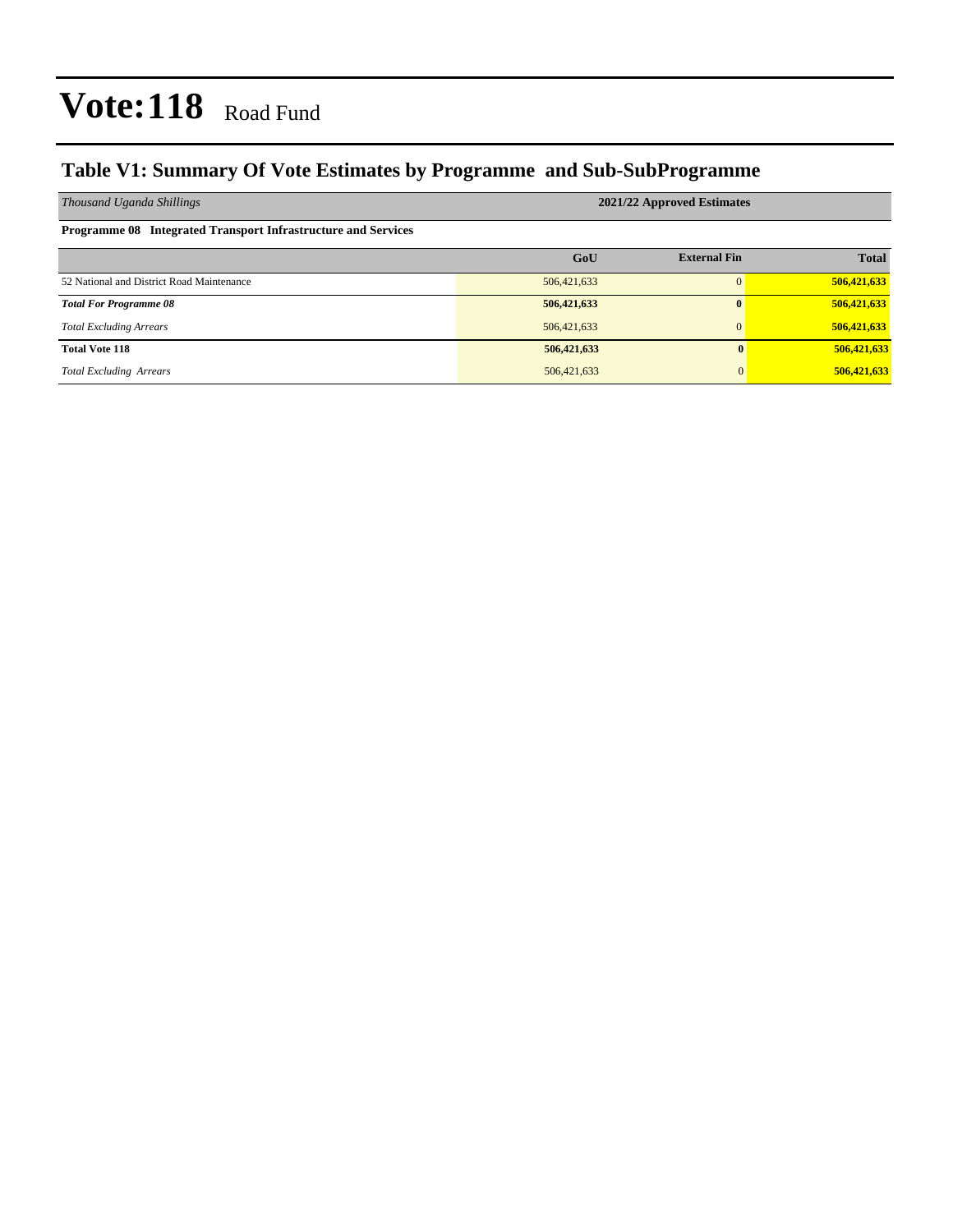### **Table V2: Summary Of Vote Estimates by Sub-SubProgramme,Department and Project**

| Thousand Uganda Shillings                                                 |                  | 2020/21 Approved Budget |              | 2021/22 Approved Estimates |                               |                     |              |
|---------------------------------------------------------------------------|------------------|-------------------------|--------------|----------------------------|-------------------------------|---------------------|--------------|
| <b>Sub-SubProgramme 52 National and District Road Maintenance</b>         |                  |                         |              |                            |                               |                     |              |
| <b>Recurrent Budget Estimates</b>                                         | Wage             | <b>Non-Wage</b>         | <b>AIA</b>   | <b>Total</b>               | <b>Wage</b>                   | <b>Non-Wage</b>     | <b>Total</b> |
| 01 Road Fund Secretariat                                                  | 2,667,413        | 493,118,047             | $\mathbf{0}$ | 495,785,460                | 2,667,413                     | 487, 364, 220       | 490,031,633  |
| <b>Total Recurrent Budget Estimates for Sub-</b><br><b>SubProgramme</b>   | 2,667,413        | 493,118,047             | $\bf{0}$     | 495,785,460                | 2,667,413                     | 487, 364, 220       | 490,031,633  |
| Development Budget Estimates                                              | <b>GoU</b> Dev't | <b>External Fin</b>     | <b>AIA</b>   | <b>Total</b>               | <b>GoU Dev't External Fin</b> |                     | <b>Total</b> |
| 1677 Retooling of Uganda Road Fund                                        | 16,390,000       | $\Omega$                | $\mathbf{0}$ | 16,390,000                 | 16,390,000                    | $\overline{0}$      | 16,390,000   |
| <b>Total Development Budget Estimates for Sub-</b><br><b>SubProgramme</b> | 16,390,000       | $\bf{0}$                | $\bf{0}$     | 16,390,000                 | 16,390,000                    | $\bf{0}$            | 16,390,000   |
|                                                                           | GoU              | <b>External Fin</b>     | <b>AIA</b>   | <b>Total</b>               | GoU                           | <b>External Fin</b> | <b>Total</b> |
| <b>Total For Sub-SubProgramme 52</b>                                      | 512,175,460      | $\mathbf{0}$            | $\bf{0}$     | 512,175,460                | 506,421,633                   | $\bf{0}$            | 506,421,633  |
| <b>Total Excluding Arrears</b>                                            | 512,175,460      | $\mathbf{0}$            | $\mathbf{0}$ | 512,175,460                | 506, 421, 633                 | $\overline{0}$      | 506,421,633  |
| <b>Total Vote 118</b>                                                     | 512,175,460      | $\mathbf{0}$            | $\bf{0}$     | 512,175,460                | 506,421,633                   | $\mathbf{0}$        | 506,421,633  |
| <b>Total Excluding Arrears</b>                                            | 512,175,460      | $\boldsymbol{0}$        | $\mathbf{0}$ | 512,175,460                | 506,421,633                   | $\mathbf{0}$        | 506,421,633  |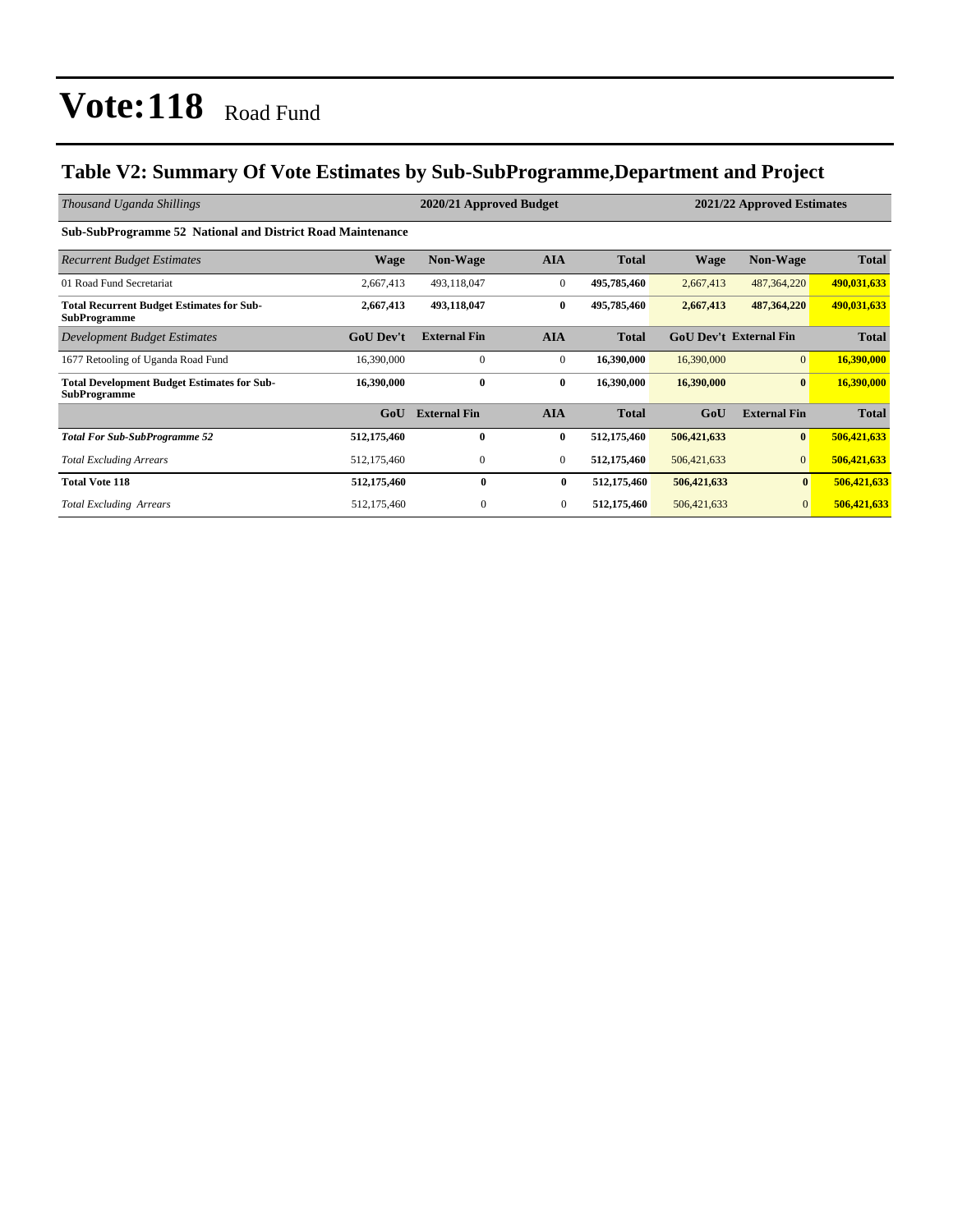### **Table V3: Summary Vote Estimates by Item**

| Thousand Uganda Shillings                                   |               | 2020/21 Approved Budget<br>2021/22 Approved Estimates |                  |              |               |                     |                |
|-------------------------------------------------------------|---------------|-------------------------------------------------------|------------------|--------------|---------------|---------------------|----------------|
|                                                             | GoU           | <b>External Fin</b>                                   | <b>AIA</b>       | <b>Total</b> | GoU           | <b>External Fin</b> | <b>Total</b>   |
| <b>Employees, Goods and Services (Outputs Provided)</b>     | 9,758,436     | $\bf{0}$                                              | $\bf{0}$         | 9,758,436    | 8,500,000     | $\bf{0}$            | 8,500,000      |
| 211102 Contract Staff Salaries                              | 2,667,413     | $\bf{0}$                                              | $\bf{0}$         | 2,667,413    | 2,667,413     | $\bf{0}$            | 2,667,413      |
| 211103 Allowances (Inc. Casuals, Temporary)                 | 495,000       | $\bf{0}$                                              | $\bf{0}$         | 495,000      | 311,000       | $\bf{0}$            | 311,000        |
| 212101 Social Security Contributions                        | 333,426       | $\bf{0}$                                              | $\bf{0}$         | 333,426      | 333,426       | $\bf{0}$            | 333,426        |
| 213001 Medical expenses (To employees)                      | 128,000       | 0                                                     | $\bf{0}$         | 128,000      | 140,000       | $\bf{0}$            | 140,000        |
| 213002 Incapacity, death benefits and funeral expenses      | 42,000        | $\bf{0}$                                              | $\bf{0}$         | 42,000       | 45,000        | $\bf{0}$            | 45,000         |
| 213004 Gratuity Expenses                                    | 666,853       | 0                                                     | 0                | 666,853      | 666,853       | $\bf{0}$            | 666,853        |
| 221001 Advertising and Public Relations                     | 260,000       | 0                                                     | $\bf{0}$         | 260,000      | 240,000       | $\bf{0}$            | 240,000        |
| 221002 Workshops and Seminars                               | 259,407       | $\bf{0}$                                              | $\bf{0}$         | 259,407      | 170,000       | $\bf{0}$            | 170,000        |
| 221003 Staff Training                                       | 240,000       | $\bf{0}$                                              | $\bf{0}$         | 240,000      | 200,000       | $\bf{0}$            | 200,000        |
| 221004 Recruitment Expenses                                 | 40,000        | $\bf{0}$                                              | $\bf{0}$         | 40,000       | 60,000        | $\bf{0}$            | 60,000         |
| 221007 Books, Periodicals & Newspapers                      | 17,000        | 0                                                     | 0                | 17,000       | 25,000        | $\bf{0}$            | 25,000         |
| 221008 Computer supplies and Information Technology<br>(TT) | 222,000       | $\bf{0}$                                              | $\bf{0}$         | 222,000      | 163,000       | $\bf{0}$            | <b>163,000</b> |
| 221009 Welfare and Entertainment                            | 100,000       | 0                                                     | $\bf{0}$         | 100,000      | 100,000       | $\bf{0}$            | 100,000        |
| 221011 Printing, Stationery, Photocopying and Binding       | 290,400       | $\bf{0}$                                              | 0                | 290,400      | 199,000       | $\bf{0}$            | <b>199,000</b> |
| 221012 Small Office Equipment                               | 15,000        | 0                                                     | $\bf{0}$         | 15,000       | 30,000        | $\bf{0}$            | 30,000         |
| 221017 Subscriptions                                        | 35,000        | $\bf{0}$                                              | $\bf{0}$         | 35,000       | 45,000        | $\bf{0}$            | 45,000         |
| 222001 Telecommunications                                   | 62,000        | $\bf{0}$                                              | 0                | 62,000       | 80,000        | $\bf{0}$            | 80,000         |
| 222002 Postage and Courier                                  | 22,000        | 0                                                     | $\bf{0}$         | 22,000       | 40,000        | $\bf{0}$            | 40,000         |
| 222003 Information and communications technology<br>(ICT)   | 195,000       | $\bf{0}$                                              | 0                | 195,000      | 180,000       | $\bf{0}$            | 180,000        |
| 223001 Property Expenses                                    | 35,000        | $\bf{0}$                                              | $\bf{0}$         | 35,000       | 45,000        | $\bf{0}$            | 45,000         |
| 223003 Rent – (Produced Assets) to private entities         | 1,228,800     | 0                                                     | $\bf{0}$         | 1,228,800    | $\bf{0}$      | $\bf{0}$            | $\mathbf{0}$   |
| 223004 Guard and Security services                          | 50,000        | $\bf{0}$                                              | $\bf{0}$         | 50,000       | 45,000        | $\bf{0}$            | 45,000         |
| 223005 Electricity                                          | 75,000        | 0                                                     | $\bf{0}$         | 75,000       | 60,000        | $\bf{0}$            | 60,000         |
| 223006 Water                                                | 7,500         | 0                                                     | 0                | 7,500        | 16,000        | $\bf{0}$            | 16,000         |
| 225001 Consultancy Services- Short term                     | 1,127,000     | $\bf{0}$                                              | $\bf{0}$         | 1,127,000    | $\bf{0}$      | $\bf{0}$            | $\bf{0}$       |
| 225002 Consultancy Services-Long-term                       | 0             | 0                                                     | 0                | $\bf{0}$     | 1,850,000     | $\mathbf{0}$        | 1,850,000      |
| 226001 Insurances                                           | 65,000        | $\bf{0}$                                              | $\bf{0}$         | 65,000       | 70,000        | $\bf{0}$            | 70,000         |
| 227001 Travel inland                                        | 717,037       | 0                                                     | $\bf{0}$         | 717,037      | 433,308       | $\bf{0}$            | 433,308        |
| 227002 Travel abroad                                        | 72,600        | 0                                                     | 0                | 72,600       | 20,000        | $\bf{0}$            | 20,000         |
| 227004 Fuel, Lubricants and Oils                            | 150,000       | $\bf{0}$                                              | $\boldsymbol{0}$ | 150,000      | 140,000       | $\bf{0}$            | 140,000        |
| 228002 Maintenance - Vehicles                               | 130,000       | $\bf{0}$                                              | $\bf{0}$         | 130,000      | 100,000       | $\bf{0}$            | 100,000        |
| 228003 Maintenance – Machinery, Equipment $\&$<br>Furniture | 10,000        | $\pmb{0}$                                             | $\bf{0}$         | 10,000       | 25,000        | $\bf{0}$            | 25,000         |
| <b>Grants, Transfers and Subsides (Outputs Funded)</b>      | 486,527,024   | $\bf{0}$                                              | $\bf{0}$         | 486,527,024  | 483,031,633   | $\bf{0}$            | 483,031,633    |
| 263201 LG Conditional grants                                | 176, 241, 833 | $\bf{0}$                                              | $\bf{0}$         | 176,241,833  | 175, 101, 633 | $\bf{0}$            | 175,101,633    |
| 263204 Transfers to other govt. Units (Capital)             | 310,285,191   | $\bf{0}$                                              | $\bf{0}$         | 310,285,191  | 307,930,000   | $\bf{0}$            | 307,930,000    |
| <b>Investment</b> (Capital Purchases)                       | 15,890,000    | $\pmb{0}$                                             | $\bf{0}$         | 15,890,000   | 14,890,000    | $\bf{0}$            | 14,890,000     |
| 312101 Non-Residential Buildings                            | 15,770,000    | $\bf{0}$                                              | $\bf{0}$         | 15,770,000   | 12,270,000    | $\bf{0}$            | 12,270,000     |
| 312203 Furniture & Fixtures                                 | 50,000        | $\bf{0}$                                              | $\bf{0}$         | 50,000       | 1,380,000     | $\bf{0}$            | 1,380,000      |
| 312213 ICT Equipment                                        | 70,000        | $\bf{0}$                                              | $\bf{0}$         | 70,000       | 1,240,000     | $\bf{0}$            | 1,240,000      |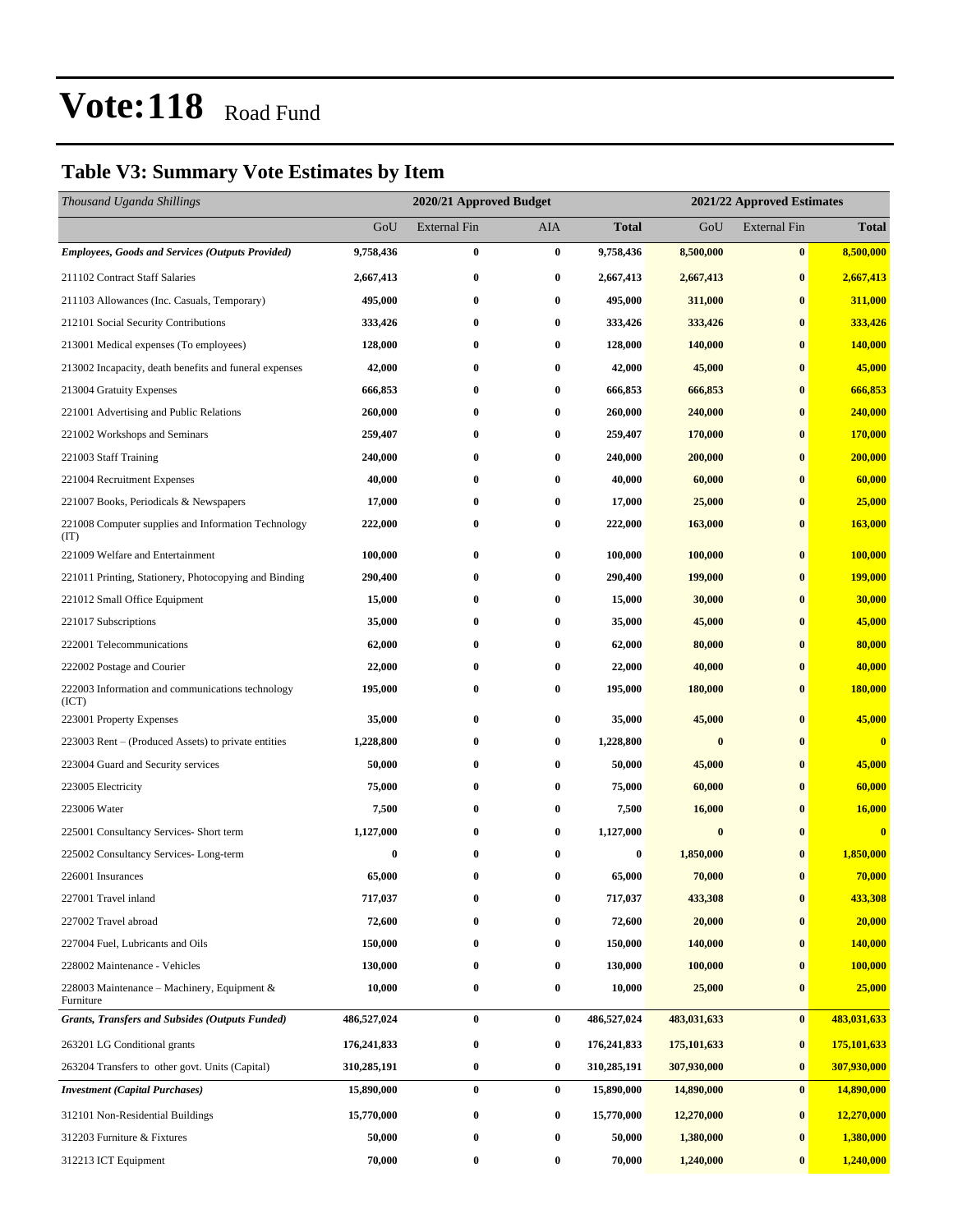| <b>Grand Total Vote 118</b>    | 512,175,460 |  | 512,175,460 | 506,421,633 | $\mathbf{0}$ |             |
|--------------------------------|-------------|--|-------------|-------------|--------------|-------------|
| <b>Total Excluding Arrears</b> | 512,175,460 |  | 512,175,460 | 506,421,633 | U            | 506,421,633 |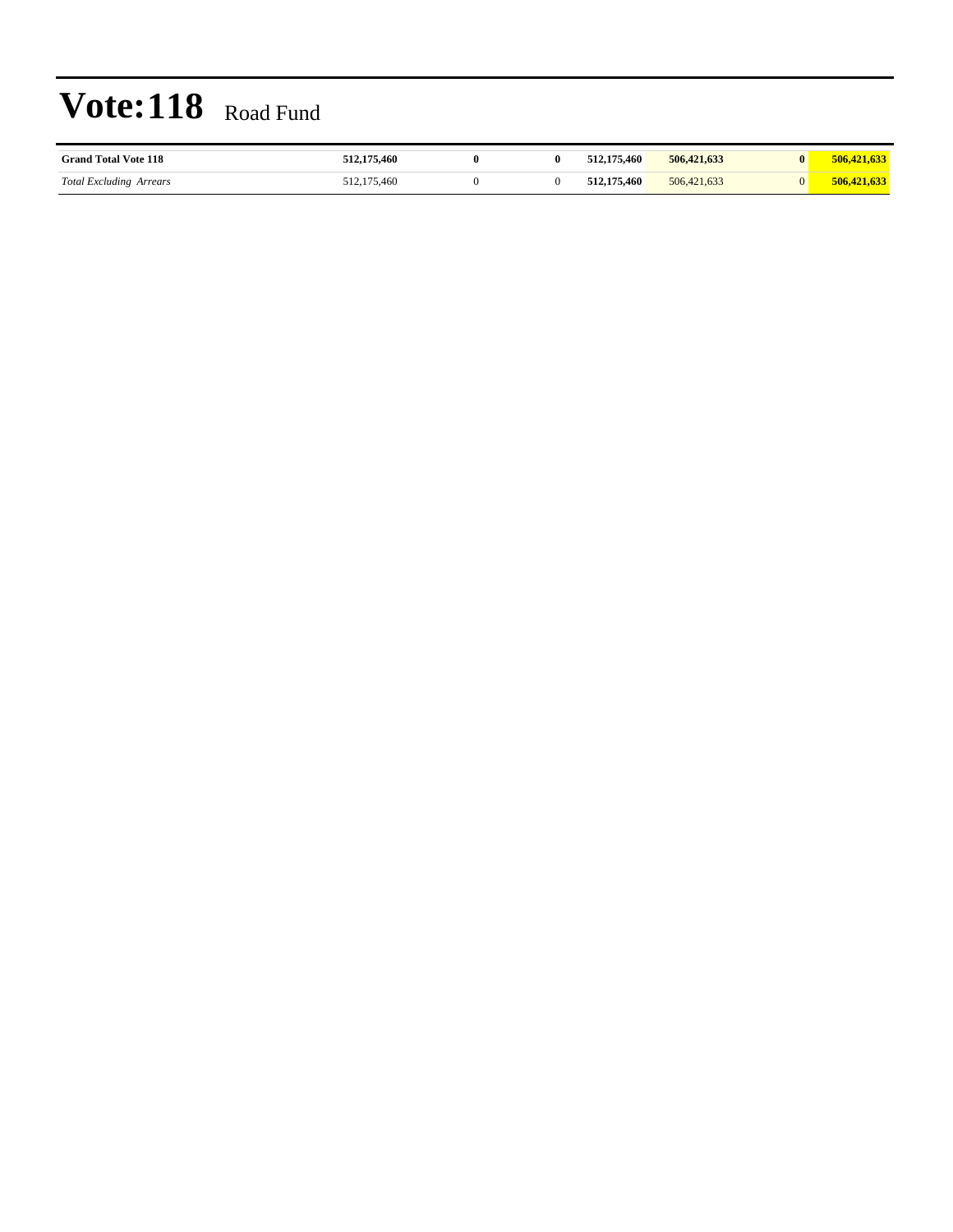#### **Table V4: Detailed Estimates by Sub-SubProgramme, Department,Project and Budget Output and Item**

#### *Sub-SubProgrammme 52 National and District Road Maintenance*

*Recurrent Budget Estimates*

#### **Department 01 Road Fund Secretariat**

| Thousand Uganda Shillings                                  |                  | 2020/21 Approved Budget |                  | 2021/22 Approved Estimates |                  |                  |              |
|------------------------------------------------------------|------------------|-------------------------|------------------|----------------------------|------------------|------------------|--------------|
| <b>Outputs Provided</b>                                    | Wage             | Non Wage                | AIA              | <b>Total</b>               | Wage             | Non Wage         | <b>Total</b> |
| <b>Budget Output 045201 Road Fund Secretariat Services</b> |                  |                         |                  |                            |                  |                  |              |
| 211102 Contract Staff Salaries                             | 2,667,413        | $\boldsymbol{0}$        | $\overline{0}$   | 2,667,413                  | 2,667,413        | $\mathbf{0}$     | 2,667,413    |
| 211103 Allowances (Inc. Casuals, Temporary)                | $\boldsymbol{0}$ | 495,000                 | $\mathbf{0}$     | 495,000                    | $\mathbf{0}$     | 311,000          | 311,000      |
| 212101 Social Security Contributions                       | $\boldsymbol{0}$ | 333,426                 | $\mathbf{0}$     | 333,426                    | $\mathbf{0}$     | 333,426          | 333,426      |
| 213001 Medical expenses (To employees)                     | $\boldsymbol{0}$ | 128,000                 | $\mathbf{0}$     | 128,000                    | $\mathbf{0}$     | 140,000          | 140,000      |
| 213002 Incapacity, death benefits and funeral expenses     | $\boldsymbol{0}$ | 42,000                  | $\boldsymbol{0}$ | 42,000                     | $\mathbf{0}$     | 45,000           | 45,000       |
| 213004 Gratuity Expenses                                   | $\boldsymbol{0}$ | 666,853                 | $\overline{0}$   | 666,853                    | $\mathbf{0}$     | 666,853          | 666,853      |
| 221001 Advertising and Public Relations                    | $\boldsymbol{0}$ | 260,000                 | $\overline{0}$   | 260,000                    | $\mathbf{0}$     | 240,000          | 240,000      |
| 221002 Workshops and Seminars                              | $\boldsymbol{0}$ | 259,407                 | $\mathbf{0}$     | 259,407                    | $\mathbf{0}$     | 170,000          | 170,000      |
| 221003 Staff Training                                      | $\boldsymbol{0}$ | 240,000                 | $\mathbf{0}$     | 240,000                    | $\mathbf{0}$     | 200,000          | 200,000      |
| 221004 Recruitment Expenses                                | $\boldsymbol{0}$ | 40,000                  | $\boldsymbol{0}$ | 40,000                     | $\mathbf{0}$     | 60,000           | 60,000       |
| 221007 Books, Periodicals & Newspapers                     | $\boldsymbol{0}$ | 17,000                  | $\overline{0}$   | 17,000                     | $\mathbf{0}$     | 25,000           | 25,000       |
| 221008 Computer supplies and Information Technology (IT)   | $\boldsymbol{0}$ | 222,000                 | $\overline{0}$   | 222,000                    | $\mathbf{0}$     | 163,000          | 163,000      |
| 221009 Welfare and Entertainment                           | $\boldsymbol{0}$ | 100,000                 | $\mathbf{0}$     | 100,000                    | $\mathbf{0}$     | 100,000          | 100,000      |
| 221011 Printing, Stationery, Photocopying and Binding      | $\boldsymbol{0}$ | 290,400                 | $\mathbf{0}$     | 290,400                    | $\mathbf{0}$     | 199,000          | 199,000      |
| 221012 Small Office Equipment                              | $\boldsymbol{0}$ | 15,000                  | $\mathbf{0}$     | 15,000                     | $\mathbf{0}$     | 30,000           | 30,000       |
| 221017 Subscriptions                                       | $\boldsymbol{0}$ | 35,000                  | $\overline{0}$   | 35,000                     | $\mathbf{0}$     | 45,000           | 45,000       |
| 222001 Telecommunications                                  | $\boldsymbol{0}$ | 62,000                  | $\mathbf{0}$     | 62,000                     | $\mathbf{0}$     | 80,000           | 80,000       |
| 222002 Postage and Courier                                 | $\boldsymbol{0}$ | 22,000                  | $\mathbf{0}$     | 22,000                     | $\mathbf{0}$     | 40,000           | 40,000       |
| 222003 Information and communications technology (ICT)     | $\boldsymbol{0}$ | 195,000                 | $\mathbf{0}$     | 195,000                    | $\mathbf{0}$     | 180,000          | 180,000      |
| 223001 Property Expenses                                   | $\boldsymbol{0}$ | 35,000                  | $\mathbf{0}$     | 35,000                     | $\mathbf{0}$     | 45,000           | 45,000       |
| 223003 Rent – (Produced Assets) to private entities        | $\boldsymbol{0}$ | 1,228,800               | $\mathbf{0}$     | 1,228,800                  | $\mathbf{0}$     | $\boldsymbol{0}$ | $\bf{0}$     |
| 223004 Guard and Security services                         | $\boldsymbol{0}$ | 50,000                  | $\mathbf{0}$     | 50,000                     | $\mathbf{0}$     | 45,000           | 45,000       |
| 223005 Electricity                                         | $\boldsymbol{0}$ | 75,000                  | $\mathbf{0}$     | 75,000                     | $\mathbf{0}$     | 60,000           | 60,000       |
| 223006 Water                                               | $\boldsymbol{0}$ | 7,500                   | $\boldsymbol{0}$ | 7,500                      | $\mathbf{0}$     | 16,000           | 16,000       |
| 225001 Consultancy Services- Short term                    | $\boldsymbol{0}$ | 627,000                 | $\boldsymbol{0}$ | 627,000                    | $\mathbf{0}$     | $\boldsymbol{0}$ | $\bf{0}$     |
| 225002 Consultancy Services-Long-term                      | $\boldsymbol{0}$ | $\boldsymbol{0}$        | $\overline{0}$   | $\bf{0}$                   | $\mathbf{0}$     | 350,000          | 350,000      |
| 226001 Insurances                                          | $\boldsymbol{0}$ | 65,000                  | $\mathbf{0}$     | 65,000                     | $\mathbf{0}$     | 70,000           | 70,000       |
| 227001 Travel inland                                       | $\boldsymbol{0}$ | 717,037                 | $\boldsymbol{0}$ | 717,037                    | $\boldsymbol{0}$ | 433,308          | 433,308      |
| 227002 Travel abroad                                       | $\boldsymbol{0}$ | 72,600                  | $\boldsymbol{0}$ | 72,600                     | $\mathbf{0}$     | 20,000           | 20,000       |
| 227004 Fuel, Lubricants and Oils                           | $\boldsymbol{0}$ | 150,000                 | $\boldsymbol{0}$ | 150,000                    | $\mathbf{0}$     | 140,000          | 140,000      |
| 228002 Maintenance - Vehicles                              | $\boldsymbol{0}$ | 130,000                 | $\boldsymbol{0}$ | 130,000                    | $\mathbf{0}$     | 100,000          | 100,000      |
| 228003 Maintenance – Machinery, Equipment & Furniture      | $\boldsymbol{0}$ | 10,000                  | $\boldsymbol{0}$ | 10,000                     | $\mathbf{0}$     | 25,000           | 25,000       |
| <b>Total Cost of Budget Output 01</b>                      | 2,667,413        | 6,591,023               | 0                | 9,258,436                  | 2,667,413        | 4,332,587        | 7,000,000    |
| <b>Total Cost Of Outputs Provided</b>                      | 2,667,413        | 6,591,023               | $\bf{0}$         | 9,258,436                  | 2,667,413        | 4,332,587        | 7,000,000    |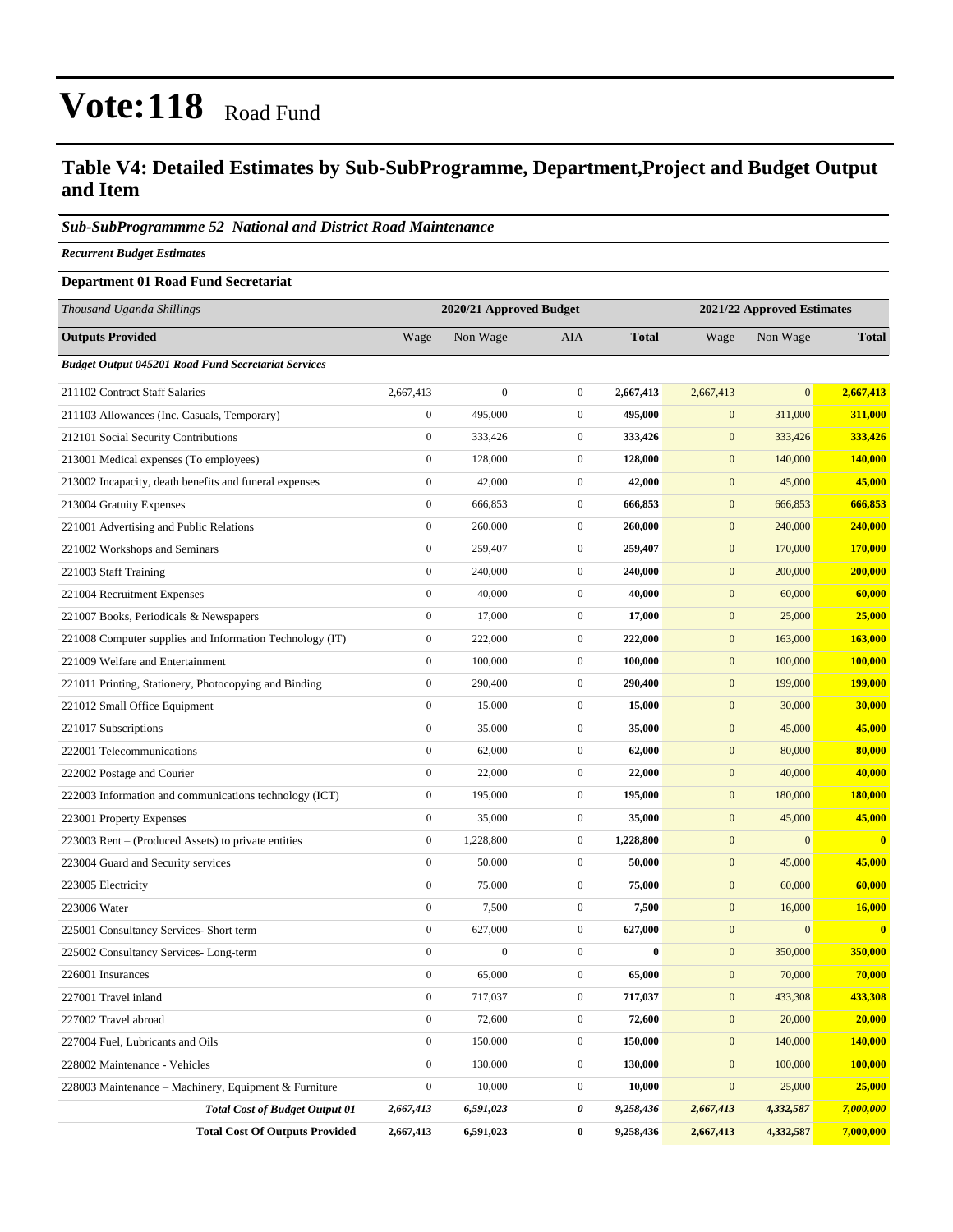| <b>Outputs Funded</b>                                                                                                                            | Wage                      | Non Wage              | <b>AIA</b>            | <b>Total</b> | Wage                  | Non Wage                | <b>Total</b>            |
|--------------------------------------------------------------------------------------------------------------------------------------------------|---------------------------|-----------------------|-----------------------|--------------|-----------------------|-------------------------|-------------------------|
| <b>Budget Output 045251 National Road Maintenance</b>                                                                                            |                           |                       |                       |              |                       |                         |                         |
| 263204 Transfers to other govt. Units (Capital)                                                                                                  | $\mathbf{0}$              | 310,285,191           | $\mathbf{0}$          | 310,285,191  | $\mathbf{0}$          | 307,930,000             | 307,930,000             |
| o/w Transfer to UNRA for maintenance of National Roads                                                                                           | $\theta$                  | 310,285,191           | $\theta$              | 310,285,191  | $\boldsymbol{\theta}$ | $\boldsymbol{\theta}$   | $\mathbf{0}$            |
| o/w -Routine and Periodic Maintenance of National Roads;<br>- Operation and maintenance of ferries;<br>- operation and Maintenance of axle loads | $\boldsymbol{\theta}$     | $\boldsymbol{\theta}$ | $\theta$              | $\bf{0}$     | $\boldsymbol{\theta}$ | 307,930,000             | 307,930,000             |
| <b>Total Cost of Budget Output 51</b>                                                                                                            | $\boldsymbol{\theta}$     | 310,285,191           | 0                     | 310,285,191  | $\boldsymbol{\theta}$ | 307,930,000             | 307,930,000             |
| <b>Budget Output 045252 District, Urban and Community Access Road Maintenance</b>                                                                |                           |                       |                       |              |                       |                         |                         |
| 263201 LG Conditional grants                                                                                                                     | $\mathbf{0}$              | 176,241,833           | $\mathbf{0}$          | 176,241,833  | $\boldsymbol{0}$      | 175, 101, 633           | 175,101,633             |
| o/w Transfers for maintenance of Kampala Capital City<br><b>Authority Roads</b> network                                                          | $\boldsymbol{\mathit{0}}$ | 25,551,474            | $\theta$              | 25,551,474   | $\boldsymbol{\theta}$ | $\theta$                | $\bf{0}$                |
| % o/w transfers for Routine and Periodic maintenance of District<br>Roads                                                                        | $\theta$                  | 55,429,033            | $\theta$              | 55,429,033   | $\theta$              | $\theta$                | $\overline{\mathbf{0}}$ |
| o/w Support to roll out of Technical Support Units                                                                                               | $\theta$                  | 1,600,000             | 0                     | 1,600,000    | $\boldsymbol{\theta}$ | $\theta$                | $\overline{\mathbf{0}}$ |
| o/w Fund Special interventions on selected public roads                                                                                          | $\boldsymbol{\theta}$     | 8,559,370             | $\theta$              | 8,559,370    | $\theta$              | $\theta$                | $\mathbf{0}$            |
| o/w Transfers of funds for Removal of bottlenecks on<br>Community Access Roads                                                                   | $\theta$                  | 13,720,807            | $\theta$              | 13,720,807   | $\theta$              | $\theta$                | $\mathbf{0}$            |
| o/w Transfers of funds for Routine and Periodic maintenance<br>od Municipal Roads                                                                | $\boldsymbol{\theta}$     | 27,677,894            | $\boldsymbol{\theta}$ | 27,677,894   | $\boldsymbol{\theta}$ | $\theta$                | $\overline{\mathbf{0}}$ |
| o/w Special allocation to Municipalities in Kampala<br>Metropolitan Area;: Nansana, Kira, Entebbe, Mukono,<br>Makindye Sebagabbo and Wakiso DLG  | 0                         | 3,807,006             | $\theta$              | 3,807,006    | $\boldsymbol{\theta}$ | $\overline{\mathbf{0}}$ | $\overline{\mathbf{0}}$ |
| o/w Transfer of funds for maintenance of roads in 227No.<br><b>Town Councils</b>                                                                 | $\boldsymbol{\mathit{0}}$ | 24,724,811            | $\theta$              | 24,724,811   | $\boldsymbol{\theta}$ | $\theta$                | $\bf{0}$                |
| o/w Financing extended Periodic Maintenance of roads in<br>selected Town Councils                                                                | $\boldsymbol{\theta}$     | 12,534,270            | $\boldsymbol{\theta}$ | 12,534,270   | $\theta$              | $\theta$                | $\mathbf{0}$            |
| o/w Financing construction of small bridges on DUCAR<br>network                                                                                  | 0                         | 1,361,799             | $\theta$              | 1,361,799    | $\boldsymbol{\theta}$ | $\theta$                | $\mathbf{0}$            |
| o/w Financing affirmative action for distressed areas                                                                                            | $\boldsymbol{\theta}$     | 1,275,367             | $\boldsymbol{\theta}$ | 1,275,367    | $\theta$              | $\theta$                | $\bf{0}$                |
| o/w Routine and Periodic Maintenance of DUCAR roads                                                                                              | 0                         | $\theta$              | $\boldsymbol{\theta}$ | $\bf{0}$     | $\boldsymbol{\theta}$ | 175, 101, 633           | 175,101,633             |
| <b>Total Cost of Budget Output 52</b>                                                                                                            | $\boldsymbol{\theta}$     | 176,241,833           | 0                     | 176,241,833  | $\boldsymbol{\theta}$ | 175,101,633             | 175,101,633             |
| <b>Total Cost Of Outputs Funded</b>                                                                                                              | $\bf{0}$                  | 486,527,024           | $\bf{0}$              | 486,527,024  | $\bf{0}$              | 483,031,633             | 483,031,633             |
| <b>Total Cost for Department 01</b>                                                                                                              | 2,667,413                 | 493,118,047           | $\bf{0}$              | 495,785,460  | 2,667,413             | 487, 364, 220           | 490,031,633             |
| <b>Total Excluding Arrears</b>                                                                                                                   | 2,667,413                 | 493,118,047           | $\mathbf{0}$          | 495,785,460  | 2,667,413             | 487, 364, 220           | 490,031,633             |

*Development Budget Estimates*

### **Project 1677 Retooling of Uganda Road Fund**

| Thousand Uganda Shillings                                                          |                               | 2020/21 Approved Budget |                | 2021/22 Approved Estimates |                               |                       |              |
|------------------------------------------------------------------------------------|-------------------------------|-------------------------|----------------|----------------------------|-------------------------------|-----------------------|--------------|
| <b>Outputs Provided</b>                                                            | <b>GoU Dev't External Fin</b> |                         | <b>AIA</b>     | <b>Total</b>               | <b>GoU Dev't External Fin</b> |                       | <b>Total</b> |
| <b>Budget Output 045201 Road Fund Secretariat Services</b>                         |                               |                         |                |                            |                               |                       |              |
| 225001 Consultancy Services- Short term                                            | 500,000                       | $\overline{0}$          | $\mathbf{0}$   | 500,000                    | $\mathbf{0}$                  | $\overline{0}$        | $\mathbf{0}$ |
| 225002 Consultancy Services-Long-term                                              | $\theta$                      | $\overline{0}$          | $\Omega$       | $\bf{0}$                   | 1,500,000                     | $\overline{0}$        | 1,500,000    |
| Total Cost Of Budget Output 045201                                                 | 500,000                       | 0                       | 0              | 500,000                    | 1,500,000                     | $\boldsymbol{\theta}$ | 1,500,000    |
| <b>Total Cost for Outputs Provided</b>                                             | 500,000                       | $\overline{0}$          | $\overline{0}$ | 500,000                    | 1,500,000                     | $\overline{0}$        | 1,500,000    |
| <b>Capital Purchases</b>                                                           | <b>GoU Dev't External Fin</b> |                         | <b>AIA</b>     | <b>Total</b>               | <b>GoU</b> Dev't External Fin |                       | <b>Total</b> |
| <b>Budget Output 045272 Government Buildings and Administrative Infrastructure</b> |                               |                         |                |                            |                               |                       |              |
| 312101 Non-Residential Buildings                                                   | 15,770,000                    | $\mathbf{0}$            | $\overline{0}$ | 15,770,000                 | 12,270,000                    | $\overline{0}$        | 12,270,000   |
| <b>Total Cost Of Budget Output 045272</b>                                          | 15,770,000                    | 0                       | 0              | 15,770,000                 | 12,270,000                    | $\boldsymbol{\theta}$ | 12,270,000   |